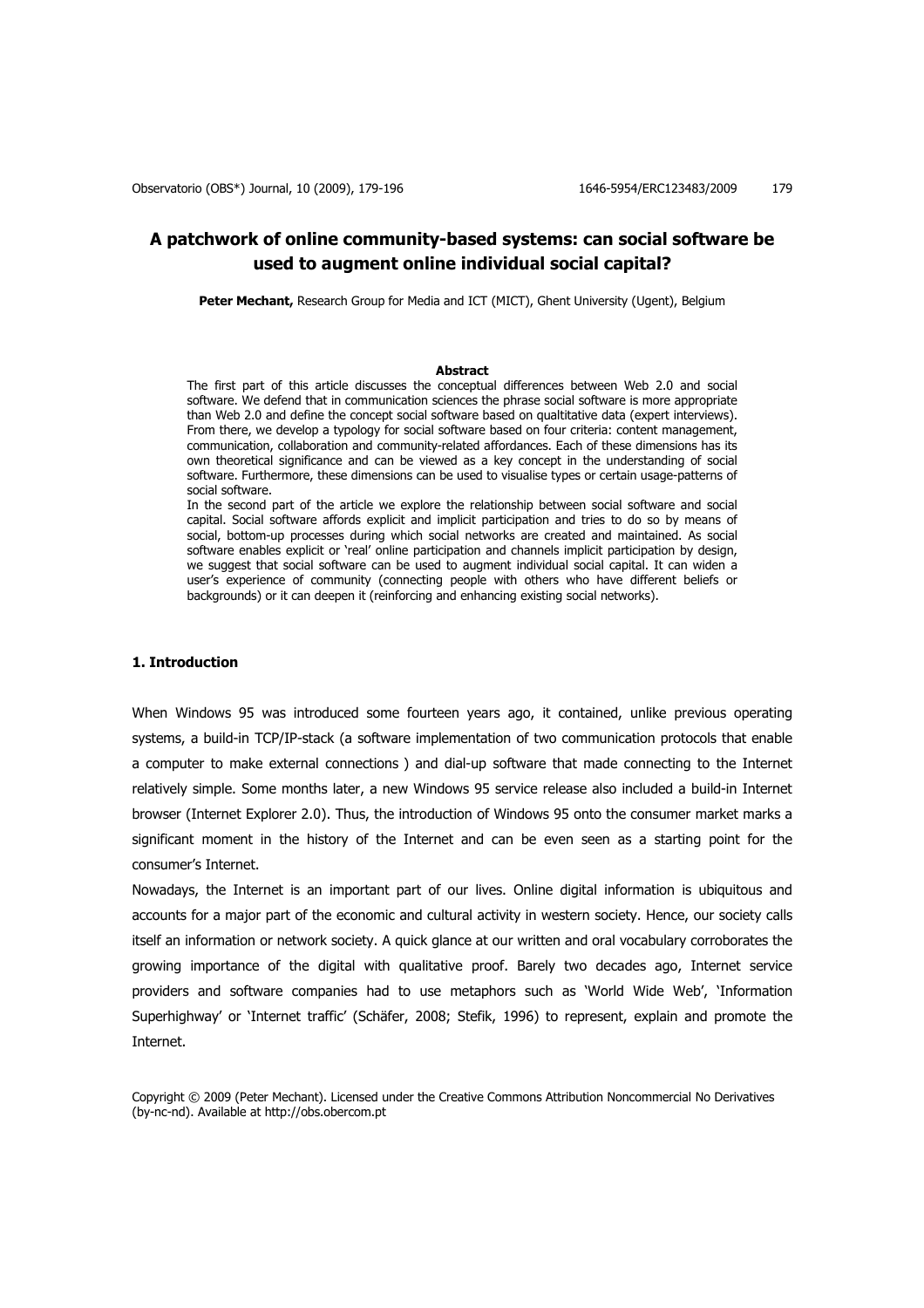Today, Internet terminology such as 'to Google', 'to Skype' or 'networking' has become common parlance. Still, it may be worth remembering that the World Wide Web is only a fourteen-year-old, considering the introduction of Windows 95 as its 'day of birth', and is subject to all the angst, mood changes, and transformations typical for a young teenager.

The end of the dotcom crisis in 2000-2001 marked the advent of one of these transformations, ultimately leading to new and more interactive and participatory models of online communication and interaction. Today, the Internet is going through a major shift in terms of the content and the services it supplies. The blogosphere, microblogging services and websites or webservices enabling, in a user-friendly manner, user-to-user, user-to-document or user-to-system interaction (see e.g. McMillan, 2006; Szuprowicz, 1995) appeal to tens of millions of Internet users worldwide. This recent shift in terms of content and services supplied on the Internet is referred to with phrases such as Web 2.0 or social software. One of the characteristics of this new generation of Internet services is its 'bottom-up' approach. The content and structure of these websites is no longer exclusively defined by the professional information providers 'behind' the website but by the website users themselves.

Social software is about the era of social media where people not only consume media content, but also (co-) create it, and where community and collaboration are no longer defined by physical proximity but by common interests and practices.

Web 2.0 or social software services arose on the Internet recently and are reshaping the (new) media field. Consequently relatively little research into social software and its relation with social capital has been conducted in the field of communication sciences.

The aim of our article is twofold. In the first part of the article we want to signal this gap in academic literature and distinguish and explore the different dimensions of social software based on a qualitative approach. The second part of our article elaborates on social software and its relation with social capital. Web 2.0 or social software services appear to be evolving into a patchwork of various independent or loosely connected community-based systems, where the synergetic effects that could emanate from it are neglected and lost. These and other arguments incited several authors to argue that the Internet and social software in particular are inimical to the creation of social capital. Others state that an individual's social capital can be augmented by the use of the Internet and social software.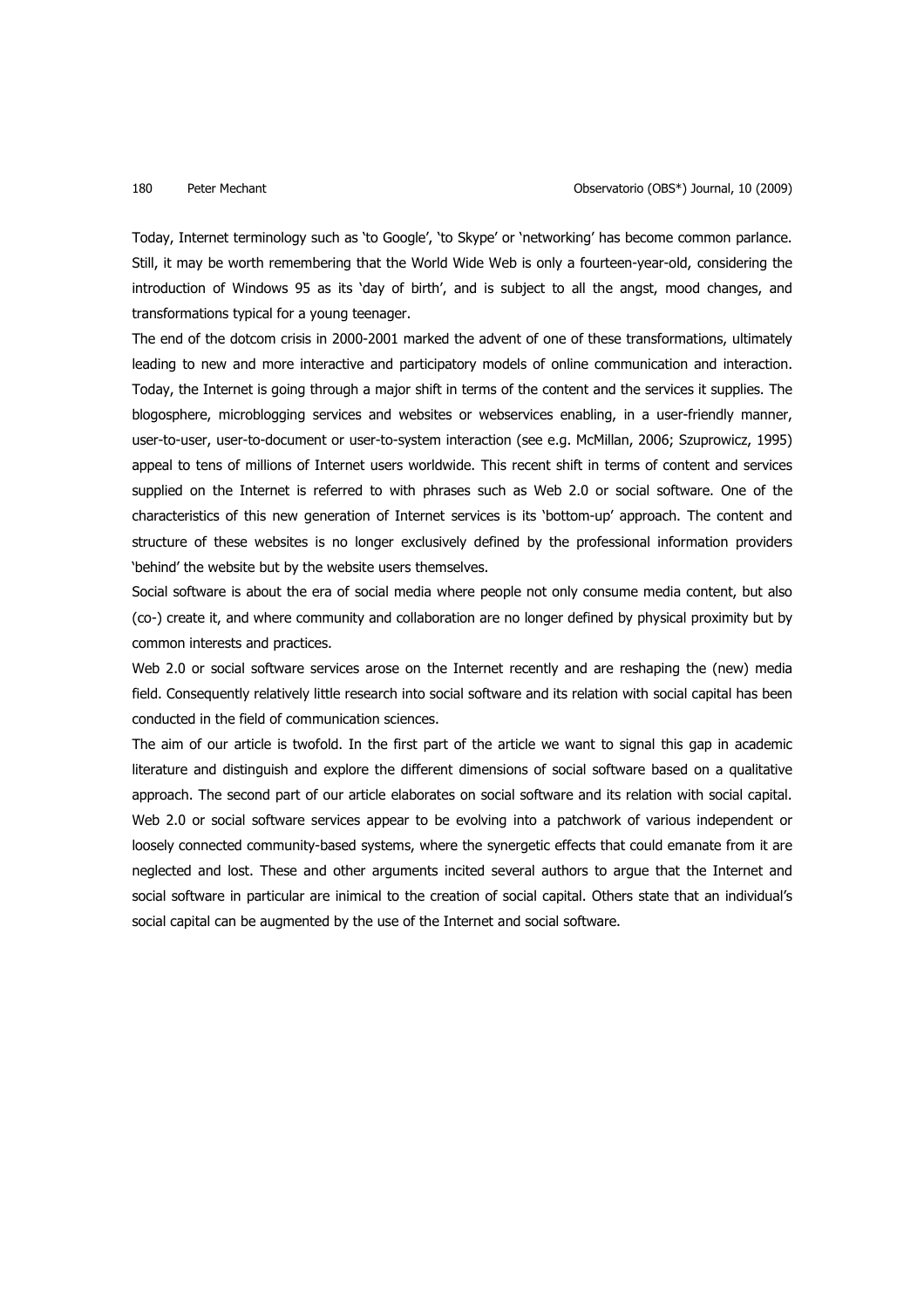### **2. A closer look at Web 2.0 and social software**

# **2.1. Web 2.0**

In 'What Is Web 2.0 - Design Patterns and Business Models for the Next Generation of Software' Tim O'Reilly (2005a) stated seven basic principles defining the common features of Web 2.0 applications or websites. In a follow-up blog post, O'Reilly provided a short definition of Web 2.0 emphasising the use of the web as a platform. On this platform users control their own data and software is delivered as "(...) a continually-updated service that gets better the more people use it, consuming and remixing data from multiple sources, including individual users, while providing their own data and services in a form that allows remixing by others, creating network effects through an 'architecture of participation' (...)" (O'Reilly, 2005b). Other authors approach Web 2.0 as a philosophy "(…) mutually maximizing collective intelligence and added value for each participant by formalized and dynamic information sharing and creation." (Hoegg, Martignoni, Meckel, & Stanoevska-Slabeva, 2006, p. 32).

Although the discourse on Web 2.0 is mainly affirmative (Web 2.0 as an empowering and democratizing tool), there are also critical voices (e.g. Albrechtslund, 2008; Cormode & Krishnamurthy, 2008; Keen, 2007; Perks, 2003; Scholz, 2008 or Zimmer, 2008). The critique on the increased corporatization of online social and collaborative spaces and user generated content (e.g. Jarrett, 2008; Petersen, 2008) is in view of this article of importance as it states that Web 2.0 does not provide an 'architecture of participation' (O'Reilly, 2003) but rather creates an "(…) architecture of exploitation that capitalism can benefit from." (Petersen, 2008).

# **2.2. Social software**

Although social software was already in use before 2002, the phrase started to gain general recognition thanks to the Social Software Summit held by Clay Shirky in November 2002. From then on, many definitions for social software started circulating and it became, and still is, a much talked about subject in the blogosphere.

Christopher Allen (2004) gives a detailed account of the origins of social software and states that the terminology has moved through a life cycle. He sees social software as the successor of computersupported collaboration work (CSCW) and groupware tools. Bannon and Schmidt define CSCW as "(...) an endeavour to understand the nature and characteristics of cooperative work with the objective of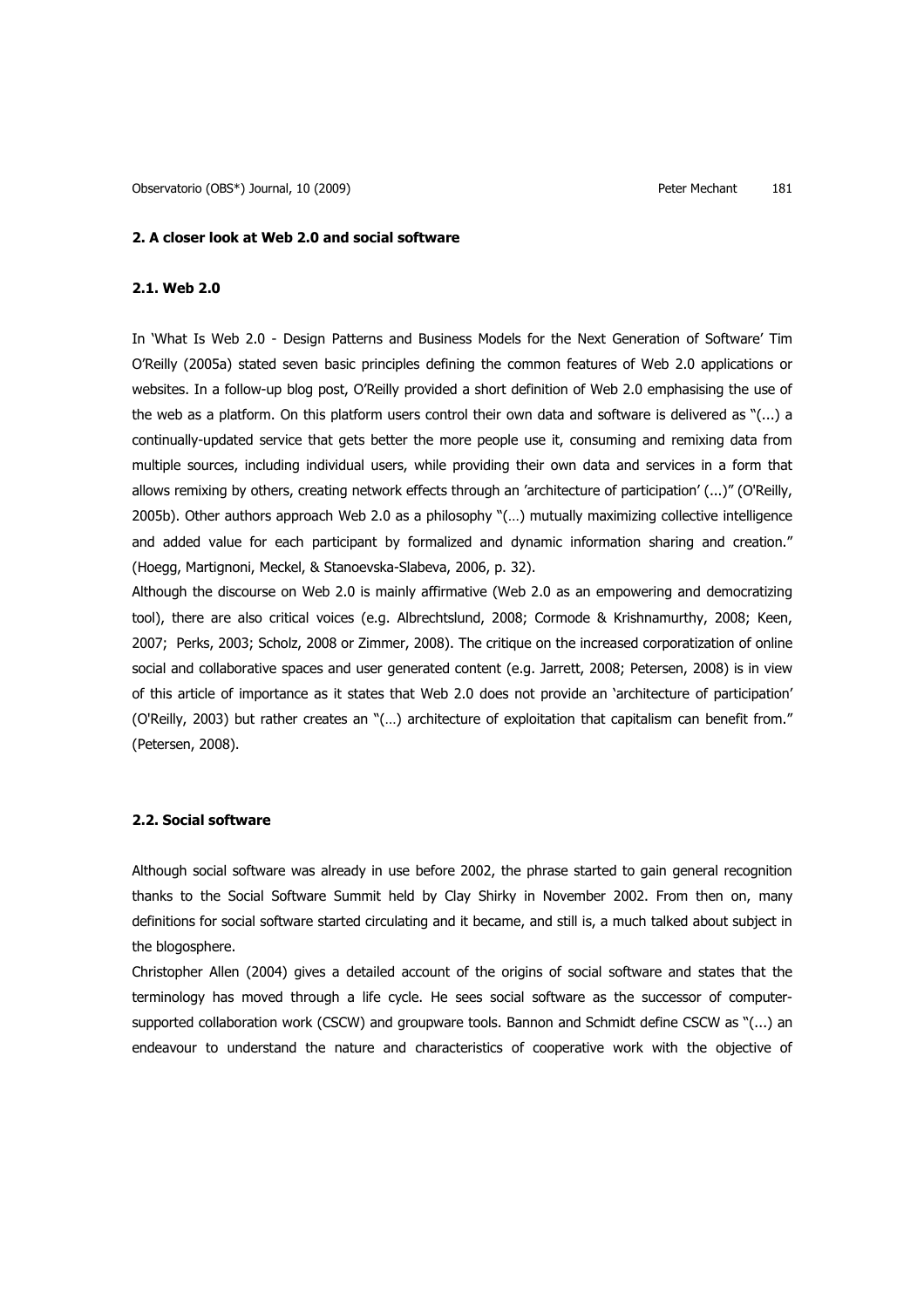designing adequate computer-based technologies." (1991, p. 4). Greif (1988) describes the field of groupware as "(...) an identifiable research field focused on the role of the computer in group work".

This focus on the support of groups per se is abandoned in the more radical approach to social software. Stove Boyd (2006) even argues that social software will come to mean the opposite of what groupware and CSCW tools were intended to mean.

Boyd (2006) argues that social software starts from a bottom-up approach, supporting the desire of individuals, and that this is its main difference with CSCW: "Social software is based on supporting the desire of individuals to affiliate, their desire to be pulled into groups to achieve their personal goals. Contrast that with the groupware approach to things where people are placed into groups defined organizationally or functionally". Schiltz, Truyen and Coppens (2007) and Saveri, Rheingold, Soojung-Kim Pang and Vian (2004) take a similar perspective and consider group interaction and group affordances for self-organization key in the description of social software.

# **2.3. Web 2.0 or social software: a semantic discussion?**

Despite its popularity, Web 2.0 remains a problematic concept. Web-developers, venture capitalists, programmers and analysts use the term mainly to underline the technological 'back-end' characteristics, such as the use of data-aggregation, micro-content and lightweight programming models, often excluding the social characteristics of Web 2.0. Moreover, the expression Web 2.0 delimits its range to Internet services using the World Wide Web (a collection of interconnected documents and other resources) and does not take into account other services mediated by the Internet (a collection of interconnected computer networks) such as peer-to-peer-file sharing, email and streaming media. Nor does it describe services mediated through other channels such as mobile phones or interactive television. Finally, the important advantage of the phrase Web 2.0 – emphasizing a turning point for the web by using the postfix 2.0 – is also its major downfall because it assumes a drastic break with the past (with Web 1.0) but does not explain where this breakpoint is situated.

Although various authors (e.g. Madden and Fox, 2006) consider Web 2.0 to be a useful conceptual umbrella, we prefer the phrase social software to describe the new generation of Internet applications and businesses emerging from the participatory web. Several arguments support this choice. Firstly, the concept social software is not laden with the semantic restrictions that are linked to Web 2.0. Secondly, social software describes interactive, participative websites or online services just as well as Web 2.0 does. Thirdly, the phrase has scholarly roots in the study of groupware and CSCW (see above). Finally, the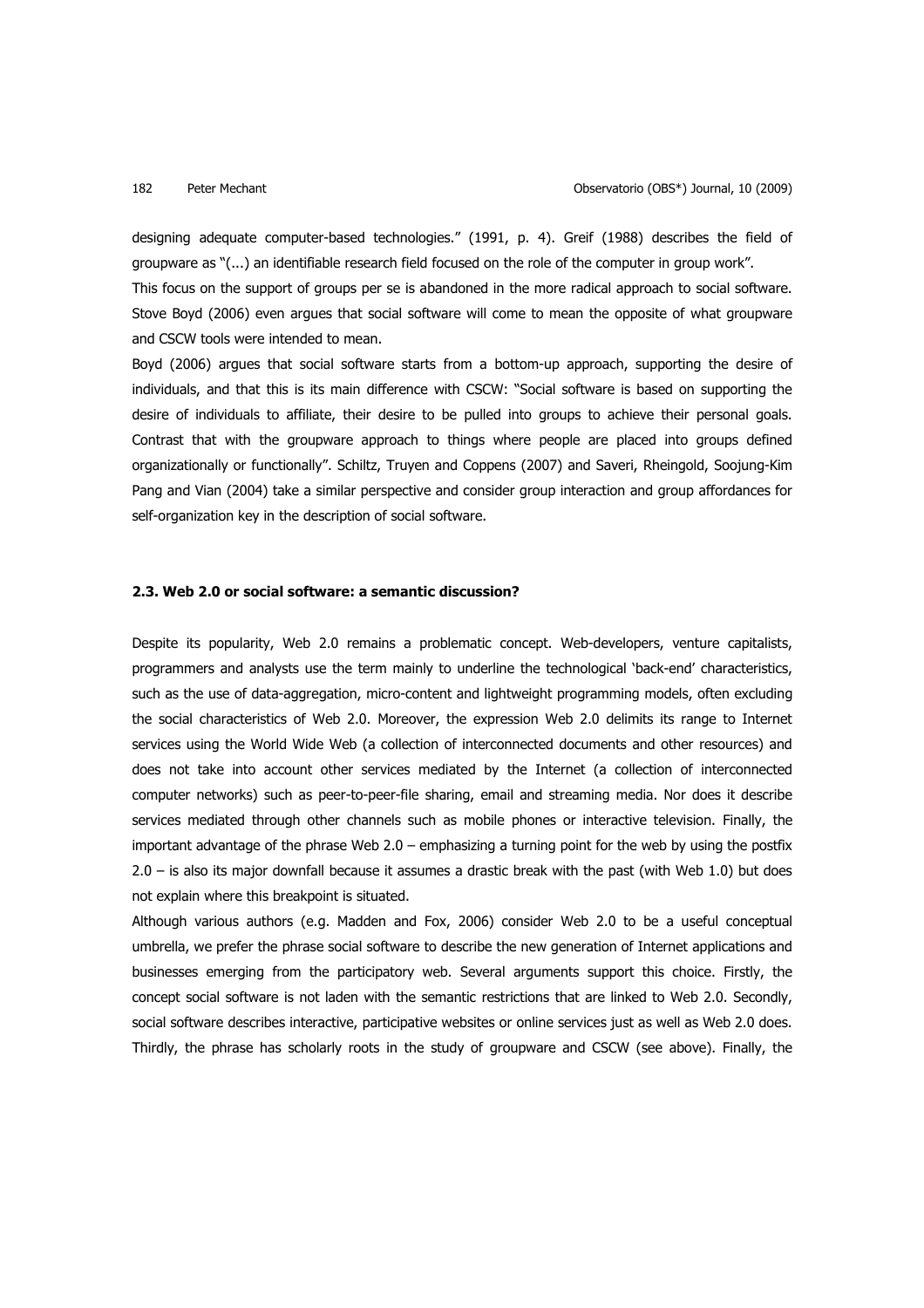phrase social software encompasses an integrative view of how sociality manifests itself in software: it can refer to 'social' software in the Durkheimian sense (as a 'fait social'), in the Weberian sense (as communicative and cooperative societal affordances) or in the Tönniesian–Marxian sense (as communitybuilding and collaborative tools) (Fuchs, 2009).

However, the phrase social software can also be criticized for its highly positivist interpretation of social phenomena and for the perpetuation of the artificial separation between 'social' and 'non-social'. Nevertheless, based on the arguments above, we find the phrase social software more appropriate than Web 2.0, to describe interactive and participative websites, platforms or web services such as Flickr (http://www.flicr.com), Digg (http://www.dig.com), Delicious (http://www.delicious.com) or YouTube (http://www.youtube.com). We consider the concept social software to be part of the discourse of innovators and researchers, while Web 2.0 has become too popular to be useful as a research concept.

# **2.4. Defining social software**

Desk research revealed an abundance of definitions for social software. However, most definitions seem to share some common ground. They all subscribe to the importance of creating networks and relations between people. In addition, most of them acknowledge the bottom-up approach as described by Boyd (2006). Clay Shirky and Tom Coates articulated significant definitions for social software. Shirky describes social software as "(...) software that supports group interaction" (2003) and Tom Coates defines it as "(...) software which supports, extends, or derives added value from, human social behaviour - messageboards, musical taste-sharing, photo-sharing, instant messaging, mailing lists, social networking." (2005). Using these statements as a starting point we developed a definition for social software that was presented to a group of experts in the fields of social software and Web 2.0 by means of an online qualitative survey. The next section briefly describes the methodology and results of this survey.

# **2.4.1. Methodology**

In October 2007, a request to fill out a brief online questionnaire on social software was sent out by email to 43 international experts in the fields of Web 2.0 and social software. The survey tried to determine how social software was perceived by this panel of academic researchers (from disciplines such as communication studies, sociology, computer sciences, pedagogy and psychology) and experts from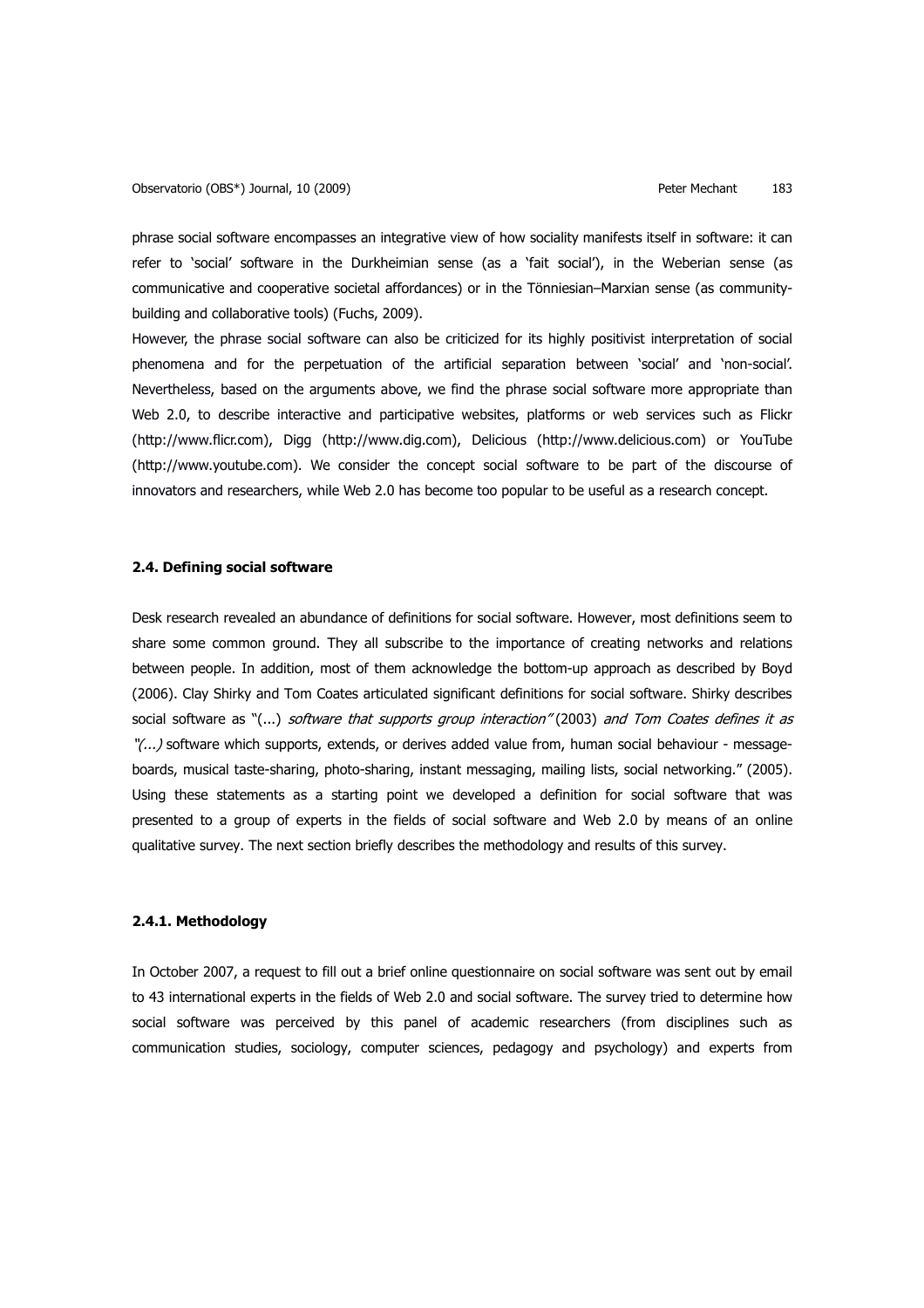various international consultancy firms or research and government institutes. Three days after the initial invitation email, a reminder email was sent to those respondents who had not filled in the questionnaire. The survey was closed after a period of 14 days. A response rate of 58% (25 respondents) was reached.

# **2.4.2. Results & discussion**

First, the experts were asked to what extent they agreed with the suggested definition for social software: "Social software is software that enables communication through digital technologies during which people connect, converse, collaborate and form online networks in a bottom-up fashion."

Table 1 shows that the majority of the respondents agreed with our definition distilled from the literature review. Sixteen experts indicated their agreement, three people gave no opinion and six respondents were dissatisfied with our definition. Overall, the majority of the respondents agreed with the definition we provided.

Next, the experts were asked to give their definition for social software. People who did not agree with our definition placed more emphasis on network effects, social interaction and social data. Based on the analysis of this feedback, we rephrased the definition for social software to incorporate some of the remarks made by the experts. This resulted in the definition: "Social software is software that enables communication through digital technologies during which people connect, converse, collaborate, manage content and form online networks in a social and bottom-up fashion."

From this perspective social software is a very broad concept incorporating software such as email, P2Pclients and Web 2.0 websites or services. In order to use the phrase as an equivalent for Web 2.0 we need to restrict it further by dividing the concept into 'web based social software' and 'non-web based social software'. The first referring to websites or services based on the Hypertext Transfer Protocol (HTTP) of the World Wide Web, the latter referring to websites or services using other transfer protocols (e.g. the Post Office Protocol (POP) for e-mail). In the remainder of this article we will focus on web based social software.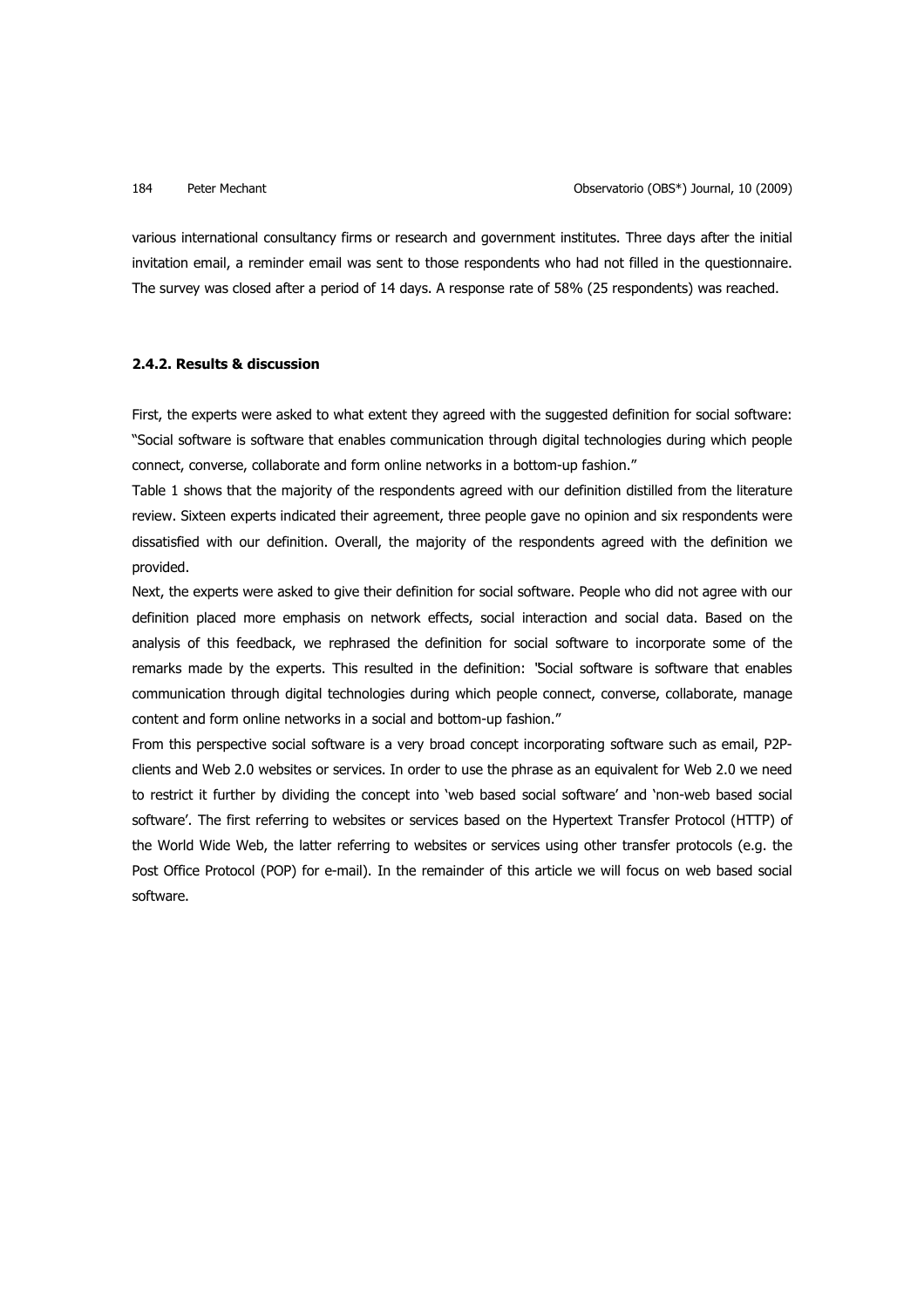

**Table 1: 'Do you agree with this definition in terms of capturing the key aspects of social software?' (N=25)**

# **2.5. A typology for social software**

In his speech at an MIT conference on democracy and new media, David Winston (2003) explained how digital technology has changed historically. Digital technology moved fundamentally from computing to communications. When the Internet became a reliable means of communication between individuals, online content started to get better, richer and more searchable. In the end, this led to more effective collaboration than in the past and to the emergence of online communities where people can, in new ways, share interest, practices, engagement and knowledge.

Winston regards content, communication, collaboration and community as the new arbiters of culture and political discussion. We want to use these four key concepts as a theoretical foundation for a typology for social software. Social software is not a single service aimed exclusively at creating online networks or communities but is, rather, composed of affordances such as content management, communication, collaboration and community-related features.

Social software is a complex and multi-dimensional concept consisting of a mix of these four 'C's' (content, communication, collaboration and community-related dimensions). Each of these dimensions has its own theoretical significance and is a key concept for the understanding and evaluation of social software. We want to analyse the complexity of social software by presenting a synthetic approach that combines these four dimensions. Such an approach can help us in explaining the multifaceted nature of social software and will enable us to visualise the different uses or design patterns in social software by means of a radar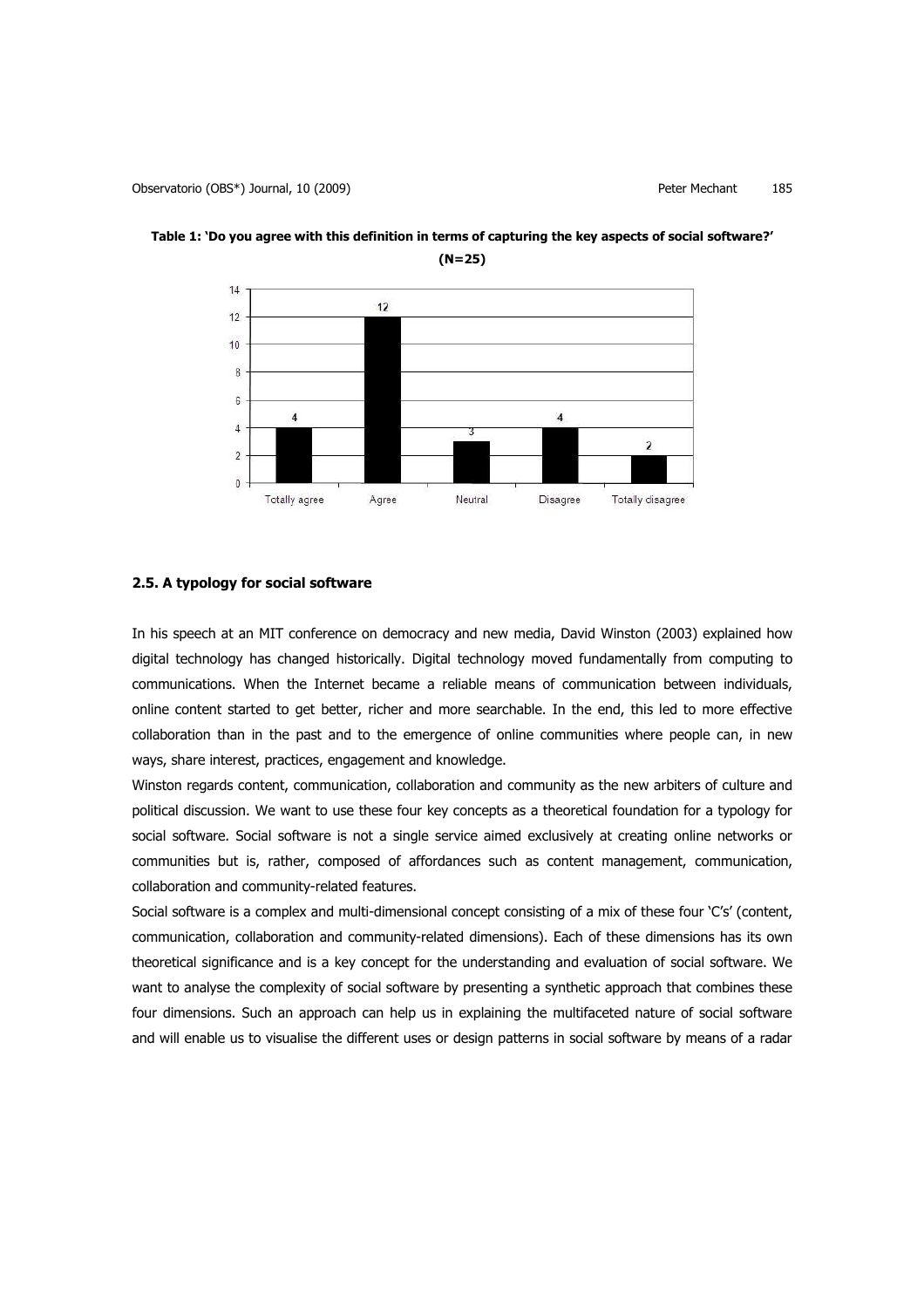### plot.

We will first describe the four C's that we want to use as guidelines for evaluating social software and will then show a theoretical example of the visualisation.

We will use the term *content management* to refer to social software functions that enable users to manage and create content for personal use or gain. This dimension is prominent in, for example, social bookmarking software (e.g. Delicious). Social bookmaking software enables online information and content management, as it provides users with an online archive and easy, intuitive and efficient access and cataloguing mechanisms.

The *communication* dimension reflects social software services that assist in the exchange of information between people. E-mail, instant messaging and most of the weblog mechanisms for example, are situated in this dimension, as their design is primarily focussed on publishing ideas and supporting the conversations that arise around them.

Social software functions enabling users to cooperate with a person or agency are classified under the collaboration dimension. This dimension for instance, incorporates software features typical of wikiwebsites such as the ability to look at a document's revision history or the ability to restore an older version of a document.

Finally, social software functions that mediate in the creation and maintenance of online communities and networks are placed under the *community* dimension. In this context, I will use Wellman's approach to communities as "(...) networks of interpersonal ties that provide sociability, support, information, a sense of belonging, and social identity." (Wellman, 2001, p. 227).

Each of the four dimensions is present to some degree in a social software application. In the previous section we gave examples of how some social software services place more emphasis on a particular dimension than others. However, as several authors (Bijker, 1995; MacKenzie & Wajcman, 1985; Silverstone & Hirsch, 1992) point out, software design features may not be regarded as the only determinants of the impact on culture and society. It is how these features are adopted and used that will determine their position on the four dimensions and their impact on society.

Figure 1 shows a theoretical example of how certain types of social software can be visualised by means of the '4 C's' framework. The visualisation has some important merits. It allows easy and quick identification of the dimensions on which specific social software applications place more emphasis. Furthermore, the visualisation enables analysis of the multi-dimensionality of a particular social software service by looking at the area it covers in the radar plot. Finally, it affords comparison between the design of a social software application and its actual use, because both can be mapped onto the same radar plot.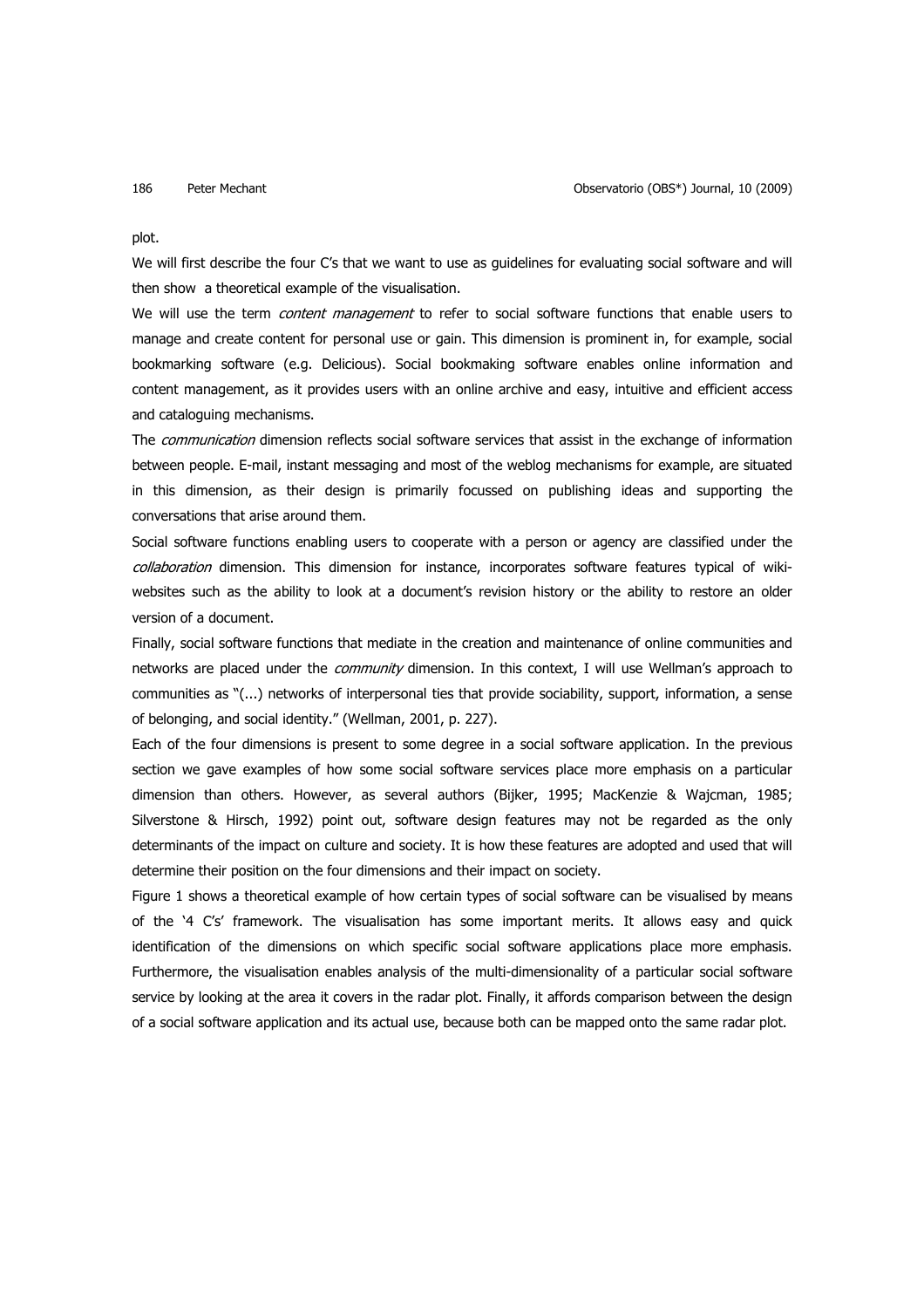Observatorio (OBS\*) Journal, 10 (2009) Peter Mechant 187



**Figure 1:** 4 social software services mapped in 4 dimensions

# **3. Social software and social capital**

# **3.1. The impact of new media and social software**

In general, the introduction of new (media) technologies gives rise to questions (Jankowski, 2002; Williams, 2002) and moral panic (Winston, 1986) about their effects or impact on society. These concerns about the impact of new media technologies are not new at all. For example, Socrates bemoaned writing as he foresaw that memory would be weakened by our reliance on text (Peters, 1999, p. 37). The possible effects of new forms of mediated communication were examined each time a new communication technology reached the market (radio in the 1920's, television in the 1950's, etc.). Thus, the same questions were raised in the 1990's when the Internet became available to the general public and it reached the point of critical mass as a cultural practice. What is the impact of the Internet on our lives? Does the Internet undermine community or does it create new possibilities for its expression?

Conclusions and opinions are diverse. Utopians or boomers (e.g. Friedman, 2005; Gilder, 2002; Negroponte, 1995; Rheingold, 1993) believe that the Internet can increase social cohesion and that it will allow us to do more. Dystopians or doomers (e.g. Kraut et al., 1998; Parks & Floyd, 1996 or Turkle, 1996) however, state that interaction in an online environment becomes mechanised and empty. They believe that without the richness of face-to-face communication the Internet only creates 'the illusion of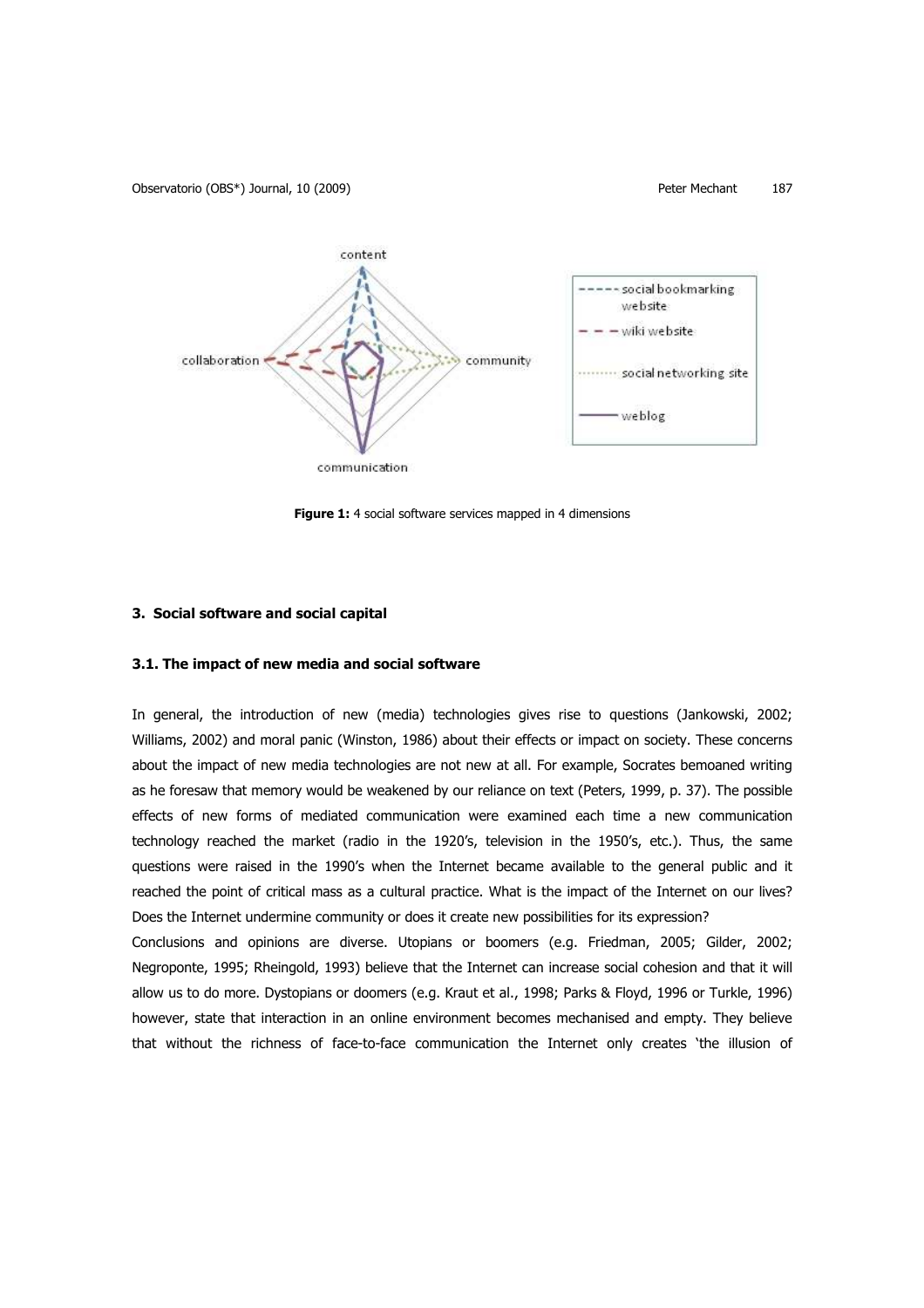community'. Finally, others (e.g. Anabel, Wellman, Witte & Hampton, 2002) claim that the Internet neither increases nor decreases social cohesion but instead works to supplement it.

Ågren (1997) describes three similar perceptions on the concept of communities and its relationship with new media technologies: 'community lost'; 'community saved'; and 'community liberated'. He believes that the difference between these perceptions lies in the relationship characteristic. 'Community lost' is typified by the absence of informal relationships. 'Community saved' is characterized by few strong informal relationships and 'community liberated' is marked by many weak informal relationships.

An important factor in this discussion is the supposition about how and by whom online access to information and people is controlled. In computer-mediated communication (CMC) studies, digital information technologies and their applications are often supposed to break through boundaries and hierarchies in society (Flichy, 2007). Although new technologies can also result in the creation of new boundaries and classes (e.g.: the digital divide), the idea of more emancipation and freedom returns every time a new technology is introduced. Enzensberger, for example wrote about the emancipatory potential of the transistor radio: "For the first time in history the media are making possible mass participation in a social and socialized productive process, the practical means of which are in the hands of the masses themselves." (2000, p. 52).

This emancipatory feature is also present in the discourse and research on social software. The unique properties of social software afford new forms of participatory culture in which consumers take media into their own hands, through bottom-up processes, to serve their personal and collective interests. They allow cyberspace to become "(…) a new arena for participation in public life… users can act as media audiences … yet users are also authors, public rhetoricians, statesmen, pundits." (Fernback, 1997, p. 37).

A participatory culture enables consumers to produce, distribute and consume online content at marginal or zero cost, and thus enhances our involvement in the 'negotiation of meaning'. This involvement is important because it defines who we are: "At stake is the capacity of the household or the family to create and sustain its autonomy and identity (and for individual members to do the same) as an economic, social and cultural unit." (Hirsch, Morley, & Silverstone, 1992, p. 19).

In a network or information society, the individual occupies centre stage. Communities and groups are often no longer based on a specific location but on individuals and their practices and interests. The person has become the portal (Wellman, 2002) in an atomised society. Wellman describes this move from densely-knit and tightly-bounded groups to sparsely-knit and loosely-bounded networks as a move towards 'networked individualism'. In this networked individualism, Internet users can access almost infinite amounts of information, share their favourite files, communicate and interact with others. The digital information they handle is hyper-individualized and continually renegotiated. It reflects what they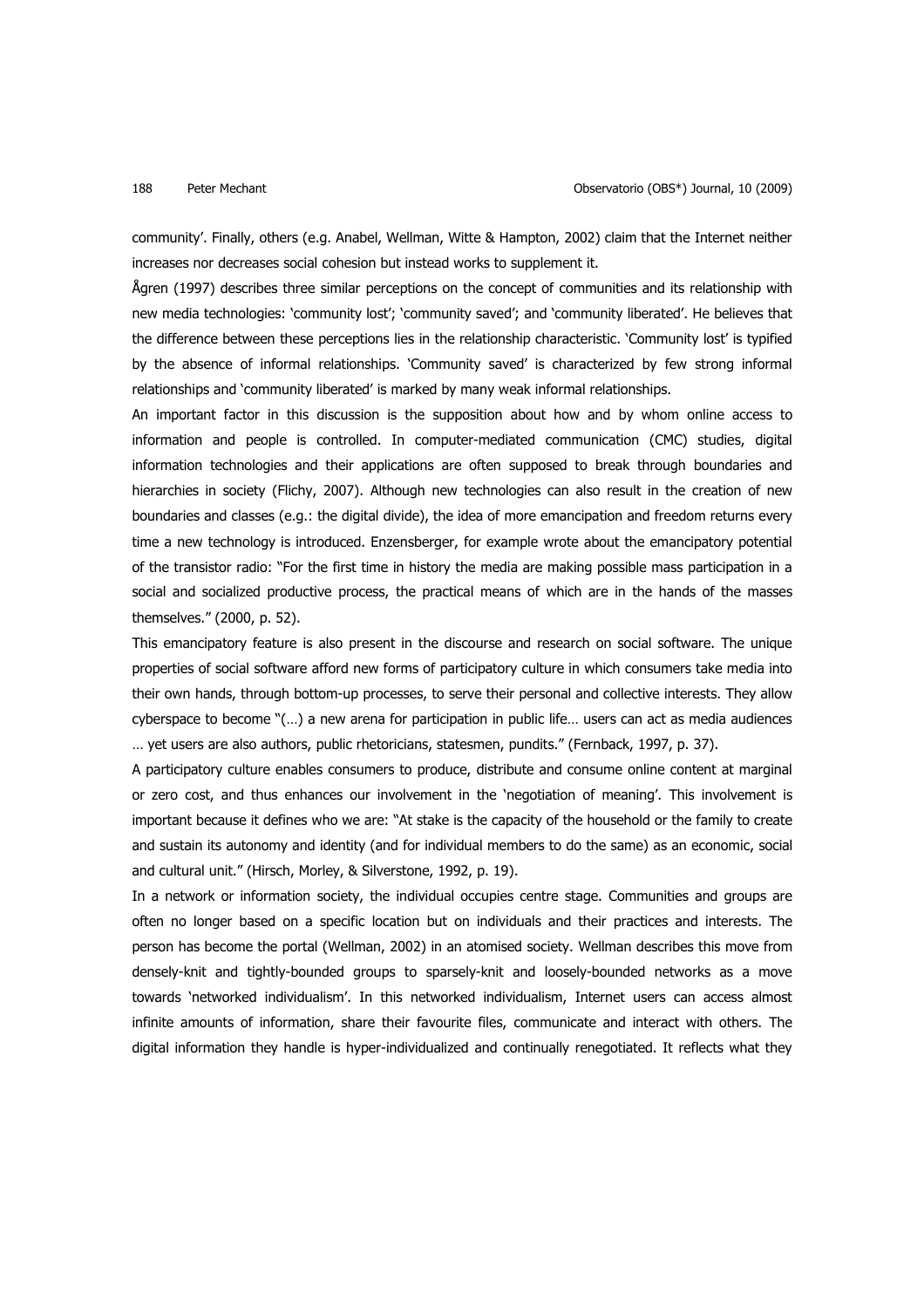feel (e.g. entries on web logs or online discussion boards), find important (e.g. subscriptions to RSS feeds) or want to share (e.g. 'seeding' files in a peer-to-peer network).

In a seminal article called "The Age of Egocasting", Christine Rosen (2004/2005) described how technological advances accumulated in the capability to create a personal bubble, inside which we as 'content consumers' are the sole masters of what we see and hear. She called this 'Egocasting' and defined it as "(...) the thoroughly personalized and extremely narrow pursuit of one's personal taste." (Rosen, 2004/2005, p. 52), where we exercise an unparalleled degree of control over what we watch and what we hear.

### **3.2. A closer look at social capital**

Social capital has become a major topic of discussion over the last twenty years. Although social capital does not have one precise or universally shared definition, its central thesis can be summarised as 'relationships matter' or 'networks are a valuable asset' (Field, 2003). The word capital suggests that we can invest time, effort and money and that we can expect a returned value. This returned value can take different shapes. It can be emotional (e.g. expressions of approval and respect) or informative (e.g. receiving factual information or support in the information-seeking process). It can be instrumental (e.g. practical help and the relief of certain burdens) or evaluative (e.g. receiving feedback from peers).

Nahapiet and Gohsal (1998) distinguish between structural, relational and cognitive social capital. Structural social capital refers to the network structure or overall structure where communication, interaction and relationships take place. Relational social capital covers the attributes of these relationships including trust, norms and values. Shared meaning, interpretations and other cognitive elements enabling communication form cognitive social capital. Each of these types is affected by the use of social software. Membership to a social network site (SNS) for example is likely to affect one's personal network because the website gives access to new online contacts (structural social capital). Trust, norms or values may be altered by interaction (relational social capital) occurring in the SNS and new shared meaning may be created (cognitive social capital).

Social capital can be traced back to a Marxist or communitarian tradition (Huysman & Wulf, 2004).

The Marxist or conflict perspective was provided by Pierre Bourdieu. In his book 'The forms of capital' (1985), Bourdieu, inspired by Weber, distinguishes three types of capital: economic, cultural and social capital. He described social capital as access to various currently held and other potentially accessible resources that are based on group membership: "(...) the aggregate of the actual or potential resources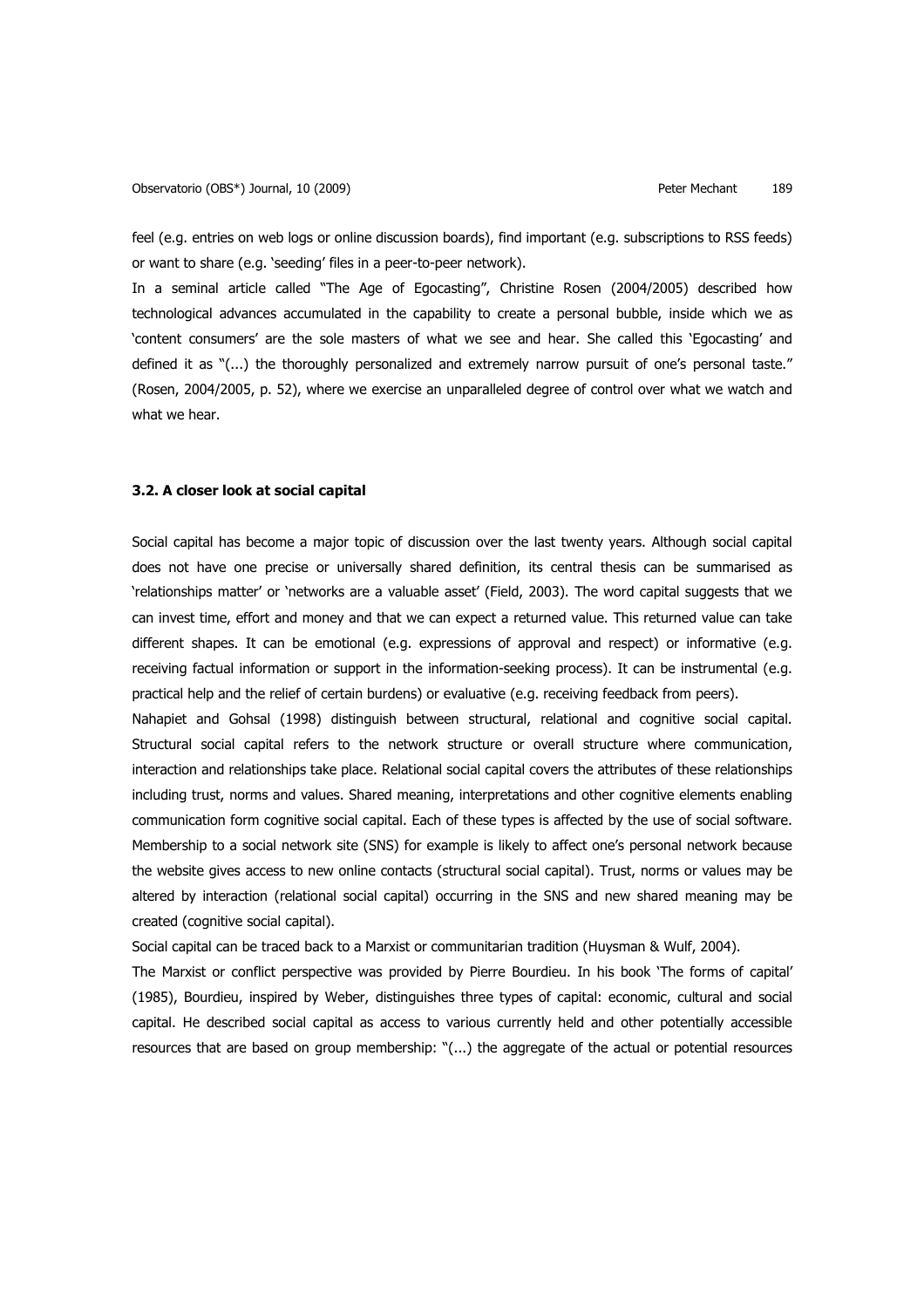which are linked to possession of a durable network of more or less institutionalized relationships of mutual acquaintance and recognition … which provides each of its members with the backing of collectively-owned capital." (Bourdieu, 1985, p. 248). Bourdieu was especially interested in understanding social hierarchy and inequality and saw social capital as an asset of the privileged and upper classes, as a means by which they maintain their superior position.

In the communitarian tradition social capital is community-centred. This normative approach to social capital refers to "(...) features of social organisation, such as trust, norms and networks, that can improve the efficiency of society by facilitating coordinated actions." (Putnam, 1993, p. 167). Robert D. Putnam emphasises the role of norms and values in social capital. His attitudinal approach describes social capital as "(...) connections among individuals – social networks and the norms of reciprocity and trustworthiness that arise from them." (Putnam, 2000, p. 19) and states that: "(...) the core idea of social capital theory is that social networks have value." (Putnam, 2000, p. 179).

In relation to information technologies and social software specifically, the perspective on social capital held by J.S. Coleman (1988) is particularly interesting. In his view, social capital consists of the resources available to an actor by virtue of his or her participation in a social group. Social capital can be mobilized to achieve an individual's aims. Just like Bourdieu, Coleman stresses the role of networks and groups in the formation of social capital.

However, in order to fit the concept into his rational choice theory – a theory that assumes that individuals pursue their own self-interest – he stated that social capital arises as "(...) a by-product of activities engaged in for other purposes'" (Coleman, 1994, p. 312). Following this train of thought, implicit participation on social software websites (e.g. users storing their pictures, bookmarks or videos) creates social capital 'as a by-product' in the form of collective resources and weak ties between people who did not have a cooperative action plan or altruistic intention in advance. Furthermore, Coleman's highly individualistic approach fits the age of networked individualism and Egocasting as it highlights the role of agency.

The three seminal authors above can be criticised for their homogeneous and undifferentiated approach to social capital. They downplay the negative effects that social capital can have and do not differentiate between different types of social capital. Furthermore, their approach to social capital and how it evolves over time is rather crude (Field, 2003).

Social capital however, is not necessarily always positive for the health or the common good of all. Baron, Field and Schuller (2000) point out that, in general, social capital is referred to in positive terms. This way, social tension, inequalities and discrimination in society stays hidden (Franklin, 2003). Communication, collaboration, community and group-forming processes can, however, be disadvantageous for people who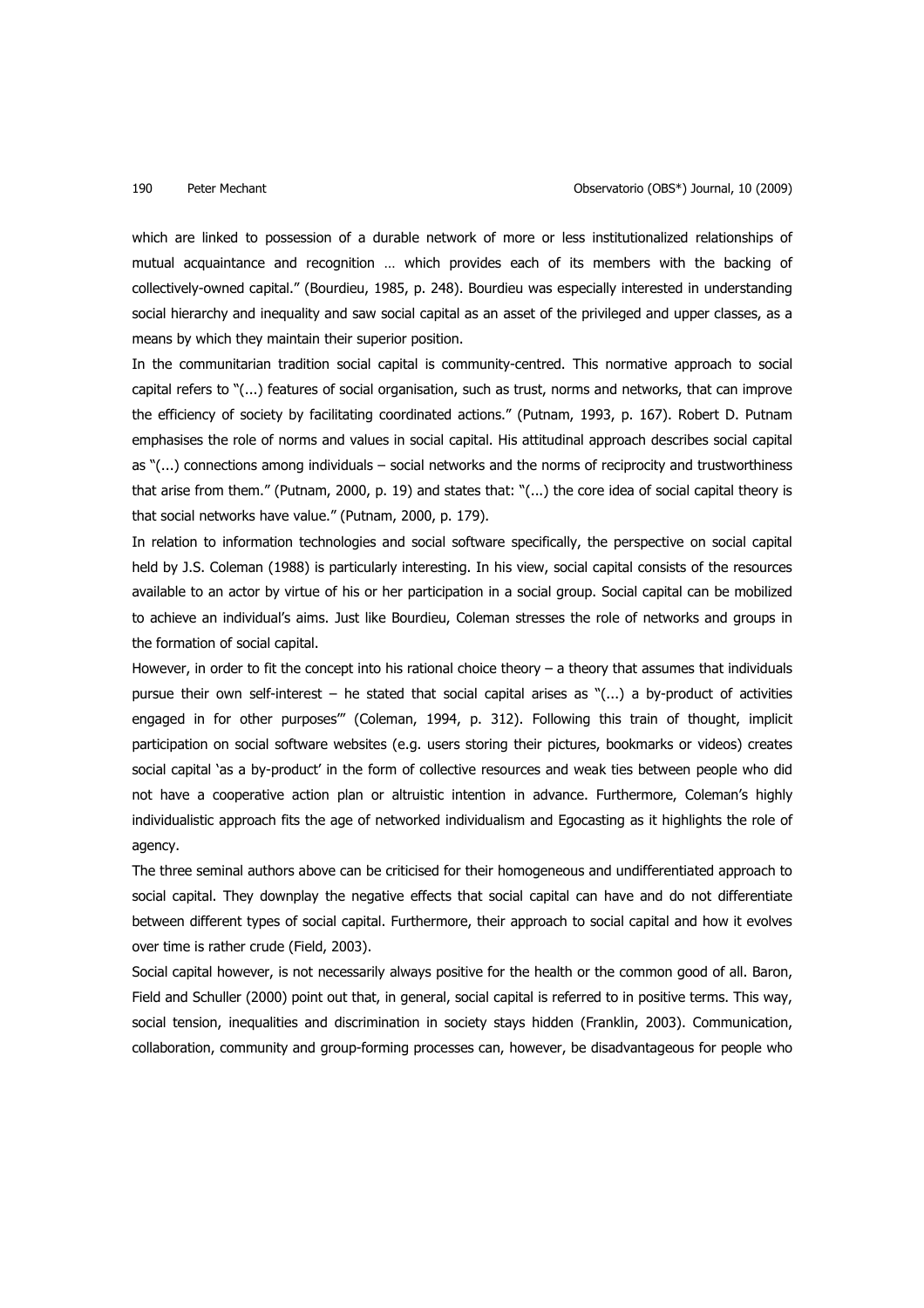Observatorio (OBS\*) Journal, 10 (2009) Contract Contract Contract Peter Mechant 191

are not involved in these activities or who do not belong to the network. Putnam describes this as the 'dark side of social capital' (Baron et al., 2000). He tries to explain this phrase by making a distinction between 'bridging' groups (inclusive groups that join different sorts of people into a community) and 'bonding' groups (exclusive groups that join people who are similar to each other). An important distinction because: "(…) the externalities of groups that are bridging are likely to be positive, while networks that are bonding (limited within particular social niches) are at greater risk of producing externalities that are negative." (Putnam, 2002, p. 11). Hyper-pluralism and overspecialization can be expected to encourage bonding among regular members (Norris, 2004). Too much bonding can result in the exclusion of outsiders, excess claims on group members, the restriction of freedom and a downward levelling of norms (Portes, 1998). Too much bonding can thus climax in dark or negative social capital in groups which  $-$  to a dysfunctional level  $-$  claim their uniqueness as more important than the common good.

Social software enabled communities can bring people together across diverse social divisions (bridging social capital) or they can reinforce exclusiveness and maintain homogeneity amongst a group of people (bonding social capital). This conceptual distinction however, is not a dichotomy but rather a continuum, as many social software applications afford for both bridging and bonding functions (Norris, 2004, p. 32).

# **3.3. The 4 C's in social software and their relation to social capital**

In our definition for social software we stated that social software provides affordances for the fulfilment of certain needs (the need for content management, communication, collaboration and community) and that it tries to do so by means of social, bottom-up processes mediated through online networks. These networks resemble the 'natural communities' that authors such as Putnam and Fukuyama regard as ideal for the development of social capital (Syrjänen & Kuuti, 2004, p. 167).

Social software provides platforms for explicit participation based on extrinsic or intrinsic motivations. But social software also channels participation by its design, taking advantage of the implicit participation – the habits and practices - of its users. In this way, the design and the interfaces of a social software application subtly channel user actions (Schäfer, 2008). Most social software services thus afford participation from 'the edges', from the periphery of the group.

In this sense, users do not have to participate fully in order to be recognised as a member of the group or network. One can participate from the fringes of the group or not participate explicitly at all and merely observe. Thus, getting connected to the Internet or becoming a user or member of a social software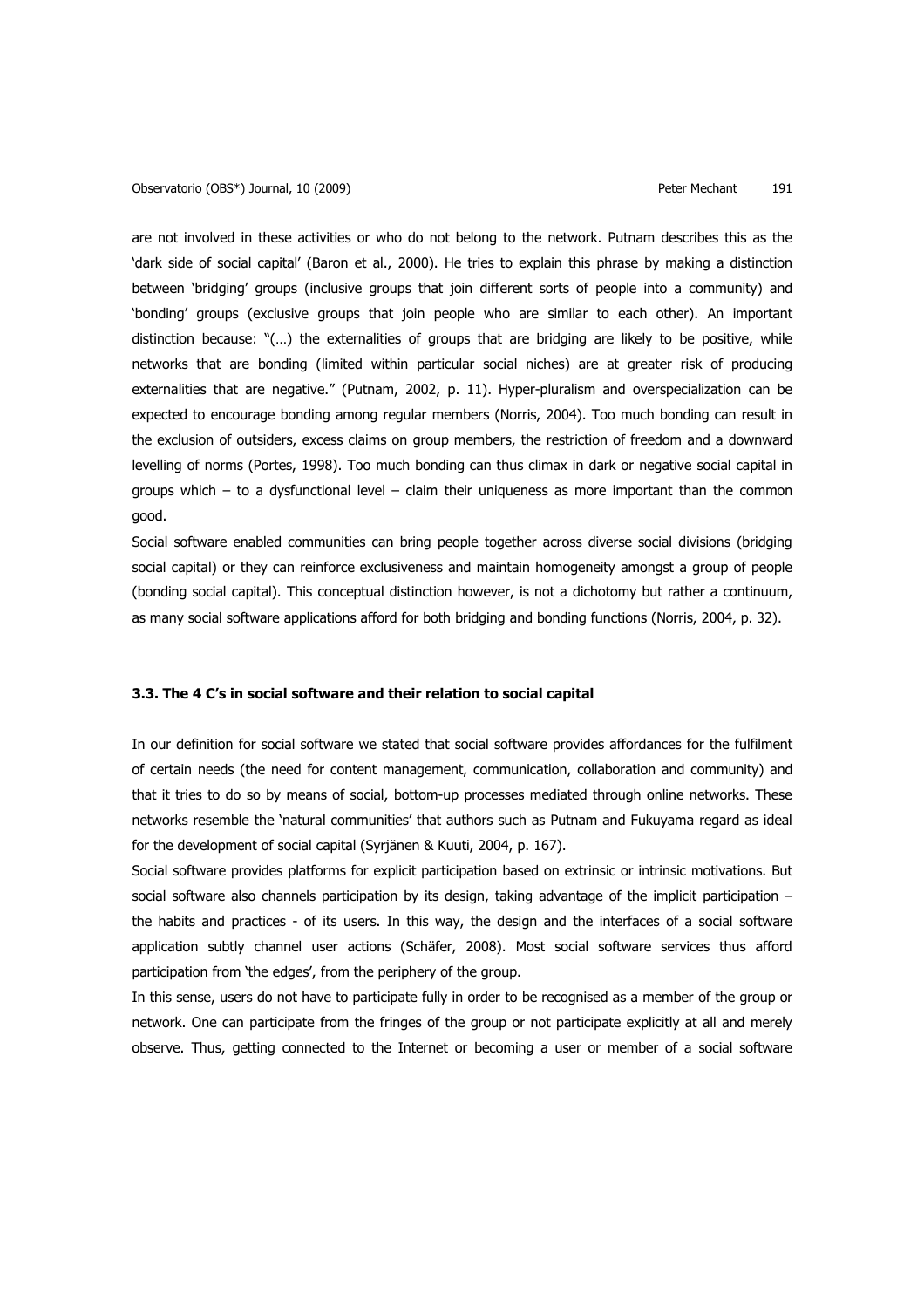website often means getting access to a stock of social capital. Social software can widen the experience of community (helping to connect with others who have different beliefs or backgrounds) or deepen it (reinforcing and enhancing existing social networks). This indicates that social software can be used to augment individual social capital online.

When evaluating social software and its relation to social capital, the typology of the 4 C's can function as a framework. This framework analyses each social software application or service on four dimensions. A user-centric approach to the four C's provides researchers with information on how the social software service is used. For example: a web log is used by person W to create and sustain conversations on a certain topic (emphasis on communication), by person X as a tool to archive online content (emphasis on content management), by person Y as a way to obtain a sense of belonging, a sense of membership to a specific group (emphasis on community) and by person Z as a tool for the accomplishment of certain collaborative tasks (emphasis on collaboration). A more functional, design-related approach to the four dimensions provides researchers with information on how certain social software services are designed.

Each of the four dimensions can be used to create bonding or bridging social capital. Each of these dimensions can create emotional, informative, instrumental or evaluative value for the user of the social software application.

Social software primarily used for *content-management* such as Delicious or its academic counterpart Citeulike (http://www.citeulike.org) makes the solitary process of web browsing a social experience because the 'tagger' suddenly belongs to a group of people with whom he/she has at least one thing in common (they used the same tag to give meaning). In this way, the process of tagging creates 'ad hoc' social networks that can bond peers or create 'bridges' to different kinds of people.

Communication can take place in closed (invitation-only) environments (e.g. an instant messaging application or private conversations on SNS) making the communication process one of bonding amongst peers, or in an open environment (e.g. certain parts of the blogosphere or public conversations on social network sites) which may result in bridging.

Online *collaboration* or *community*-forming can take place in peer groups closed to non-members (e.g. certain file-sharing networks, also called 'darknets'), or amongst all those with (Internet) access (e.g. Wikipedia, MySpace or SecondLife). It may be inclusive or exclusive. It may connect different sorts of people or people who are similar to each other.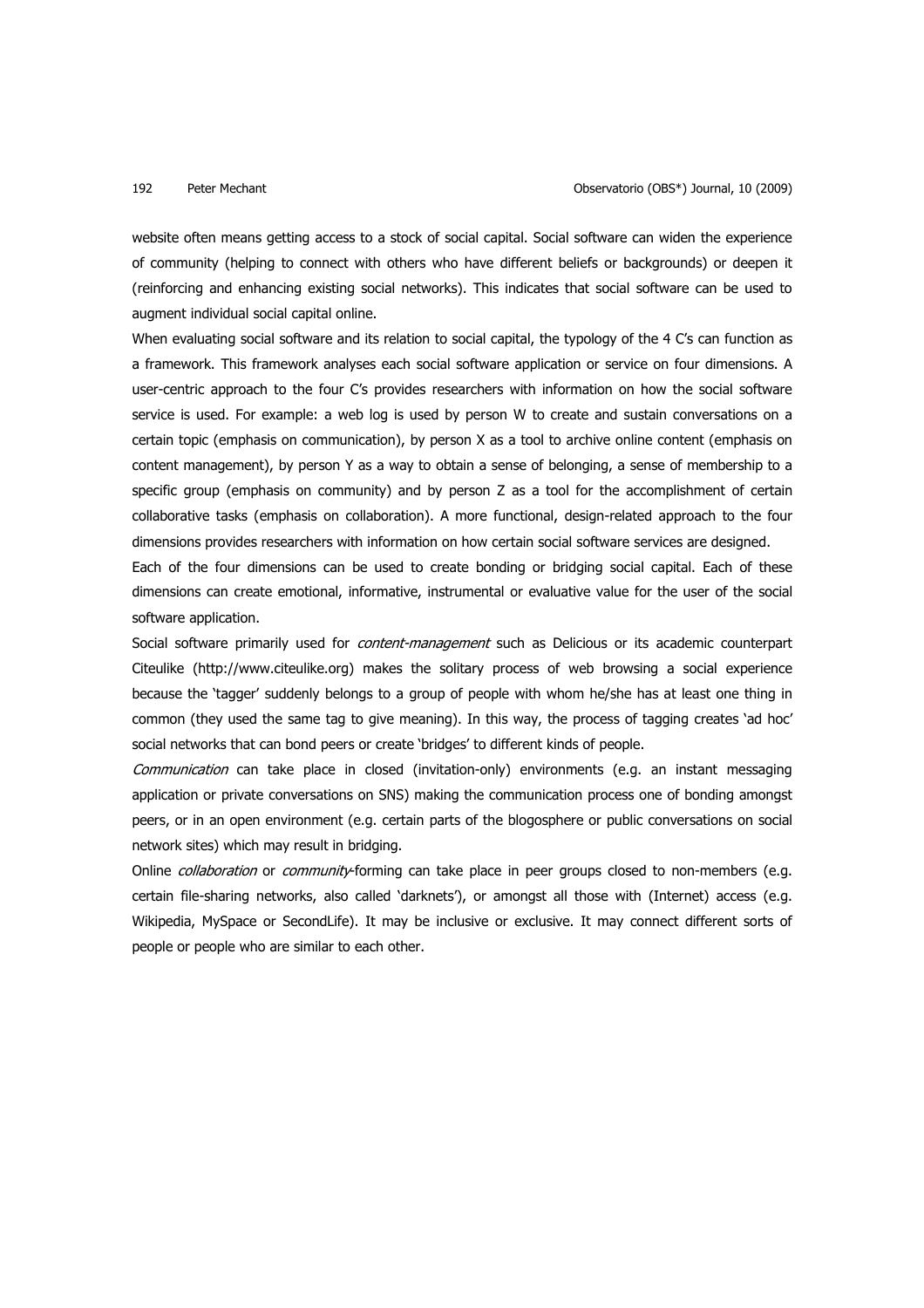# **4. Conclusion**

Social software websites and services, expanding on the social capabilities of web browsing and email, have inherent qualities for creating and sustaining social capital. Distinguishing different dimensions in social software and acknowledging the dark side of social capital provides us with a framework that allows a more subtle approach to the analysis of social software services and the complexity of online sociability. The framework does not consider social software as a one-dimensional concept but as a concept that includes different types of use. Furthermore, we argued that each type of use can have different relations with social capital. The complex interplay of content, communication, collaboration and community-related use of social software features will reflect in how they connect (or divide) similar or dissimilar people online.

How will these two seemingly contradictory tendencies play themselves out? Will the use of social software result in a flowering of the social sphere (bridging or outward-looking social capital), or in the retreat into a balkanized social clique (bonding or inward-looking social capital)? People need both: they use bonding to 'get by' and bridging to 'get ahead'. Therefore one of the big challenges for social software design will be to incorporate both tendencies: facilitating a dynamic environment in which selective associations (friends, communities of interest, colleagues) can operate, while at the same time enabling social software users to expand and explore their boundaries without loss of identity and cohesion.

### **References**

Ågren, P.-O. (1997), "Virtual community life: a disappearance to third places for social capital", in Braa, K., Monteiro, E. (Eds.), Proceedings of IRIS 20 Social Informatics, Oslo, Dept. of Informatics, University of Oslo

Allen, C. (2004), "Tracing the evolution of social software", retrieved on August 27, 2009 from http://www.lifewithalacrity.com/2004/10/tracing\_the\_evo.html

Anabel, A., Wellman, B., Witte, J., Hampton, K. (2002), "Capitalizing on the Internet: social contact, civic engagement, and sense of community", in Wellman, B., Haythornthwaite, C. (Eds.), The Internet in everyday life, Oxford, Blackwell

Bannon, L., Schmidt, K. (1991), "CSCW: four characters in search of a context", in Bowers, J., Benford, S. (Eds.), Studies in computer supported cooperative work: theory, practice and design, Amsterdam, North-Holland

Baron, S., Field, J., Schuller, T. (2000), Social capital: Critical perspectives, New York, Oxford University Press

Bijker, W. (1995), Of bicycles, bakelites, and bulbs: toward a theory of socio-technical change, Cambridge, MIT Press

Bourdieu, P. (1985), "The forms of capital", in Richardson, J. G. (Ed.), Handbook of theory and research for the Sociology of Education, New York, Greenwood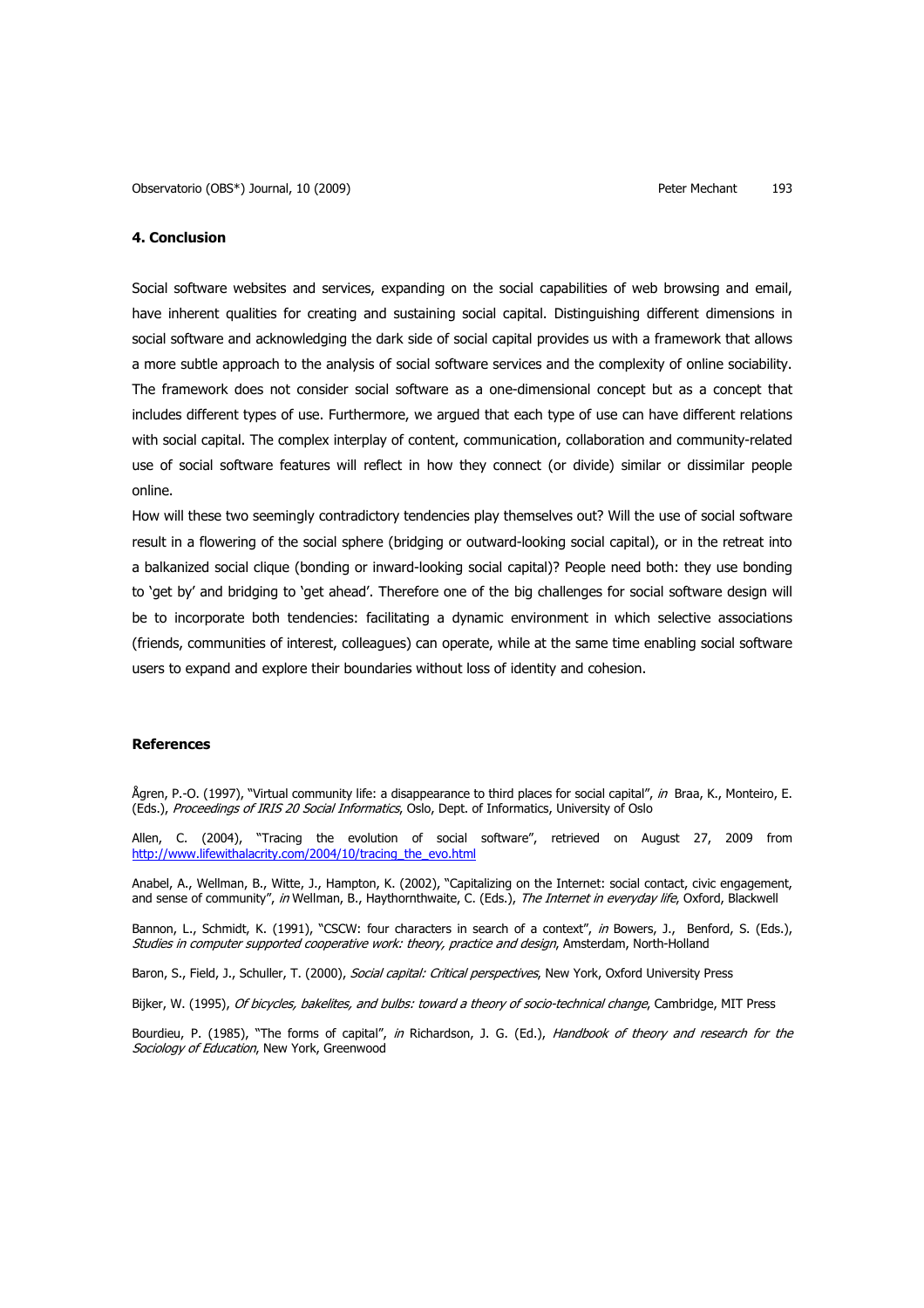Boyd, S. (2006), "Are you ready for social software?", in Darwin Magazine, retrieved on August 27, 2009 from http://www.stoweboyd.com/message/2006/10/are\_you\_ready\_f.html

Coates, T. (2005), "An addendum to a definition of social software", retrieved on August 27, 2009 from http://www.plasticbag.org/archives/2005/01/an\_addendum\_to\_a\_definition\_of\_social\_software/

Coleman, J.S. (1994), Foundations of social theory, Belknap Press, Cambridge, MA

Coleman, J.S. (1988), "Social capital in the creation of human capital", in American Journal of Sociology, 94, 95-120

Enzensberger, H. M. (2000), "Constituents of a theory of the media", in Caldwell, J. T. (Ed.), Electronic media and technoculture, New Brunswick, Rutgers University Press

Fernback, J. (1997), "The individual within the collective: virtual ideology and the realization of collective principles", in Jones, S. (Ed.), Virtual culture: identity and communication in cyber society, London, Sage

Field, J. (2003), Social capital, London, Routledge

Flichy, P. (2007), The Internet imaginaire, Cambridge, MIT Press

Franklin, J. (2003), "Social capital: policy and politics", in Social Policy and Society, 2(4), p.349-352

Friedman, T. L. (2005), The world is flat: a brief history of the twenty-first century, New York, Farrar, Straus and Giroux

Fuchs, C. (2009), "Social networking sites and the surveillance society: a critical case study of the usage of studiVZ, Facebook, and MySpace by students in Salzburg in the context of electronic surveillance", Salzburg en Wenen:<br>Forschungsgruppe Unified Theory of Information, retrieved on August 27, 2009 from Forschungsgruppe Unified Theory of Information, retrieved on August 27, 2009 from http://fuchs.icts.sbg.ac.at/SNS\_Surveillance\_Fuchs.pdf

Gilder, G. (2002), Telecosm: the world after bandwidth abundance, New York, Touchstone Books

Greif, I. (1988), Computer-Supported Cooperative Work: a book of readings, San Mateo, CA, Morgan Kaufmann

Hirsch, E., Morley, D., Silverstone, R. (1992), "Information and communication technologies and the moral economy of the household", in Hirsch, E., Silverstone, R. (Eds.), Consuming technologies: media and information in domestic spaces, London, Routledge

Hoegg, R., Martignoni, R., Meckel, M., Stanoevska-Slabeva, K. (2006), "Overview of business models for Web 2.0 communities", Paper presented at the GeNeMe 2006, Dresden, retrieved on August 27, 2009 from http://www.alexandria.unisg.ch/EXPORT/DL/31412.pdf

Huysman, M., Wulf, V. (2004), "Social capital and information technology: current debates and research", in Huysman, M., Wulf, V. (Eds.), Social capital and information technology, London, MIT Press

Jankowski, N. W. (2002), "Creating community with media: history, theories and scientific investigations", in Lievrouw, L., Livingstone, S. (Eds.), Handbook of new media: social shaping and consequences of ICTs, London, Sage

Keen, A. (2007), The cult of the amateur, London, Nicholas Brealey Publishing

Lin, N. (2001), Social capital: a theory of social structure and action, Cambridge, Cambridge University Press

MacKenzie, D., Wajcman, J. (Eds.) (1985), The social shaping of technology: how the refrigerator got its hum, Milton Keynes, Open University Press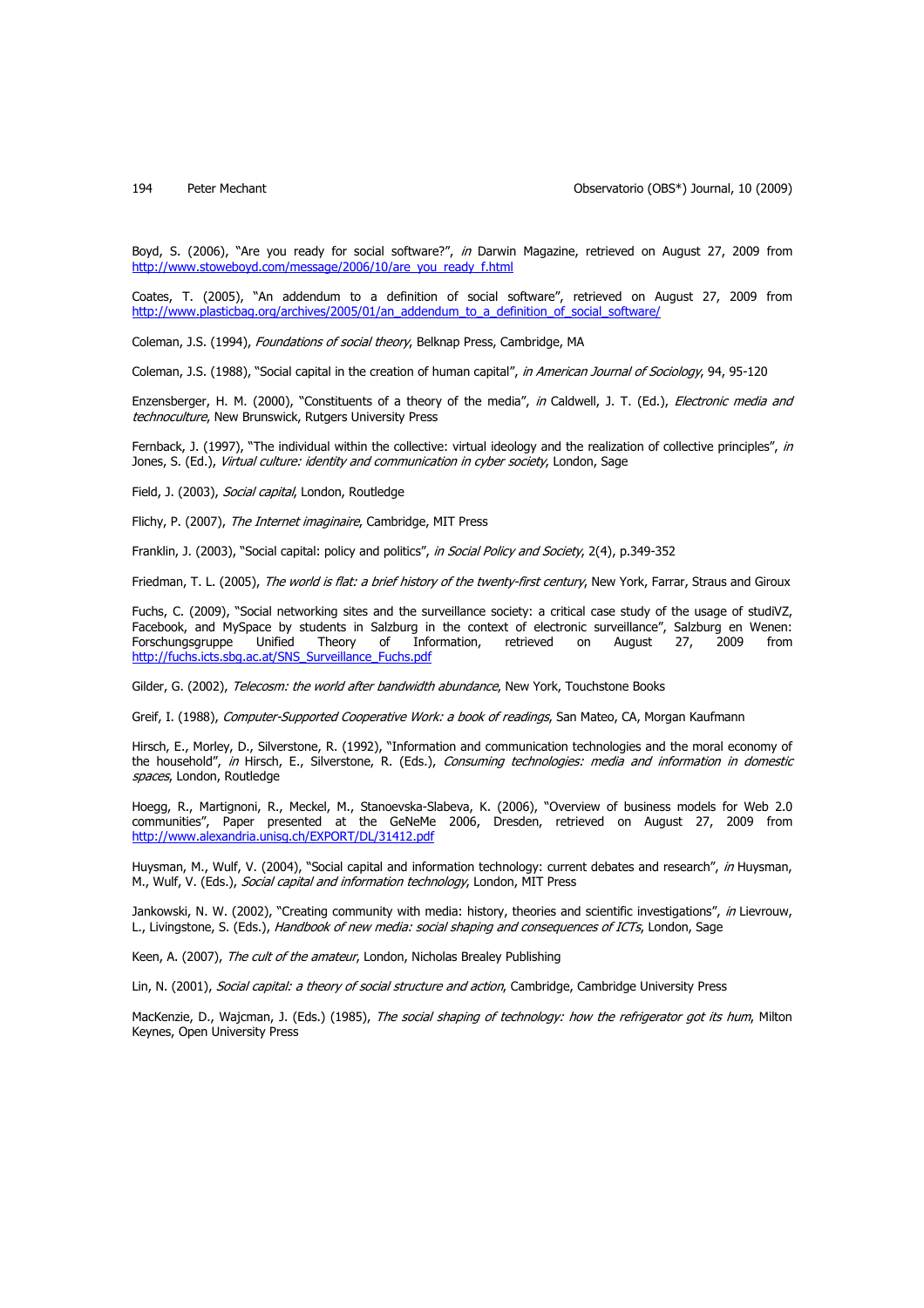Observatorio (OBS\*) Journal, 10 (2009) Peter Mechant 195

McMillan, S. J. (2006), "Exploring models of interactivity from multiple research traditions: users, documents and systems", in Lievrouw, L, Livingstone, S. (Eds.), The handbook of New Media, London, Sage Publications

Madden, M., Fox, S. (2006), "Riding the waves of Web 2.0: more than a buzzword, but still not easily defined", in Pew Internet Project, retrieved on August 27, 2009 from http://pewresearch.org/pubs/71/riding-the-waves-of-web-20

Nahapiet, J., Ghoshal, S. (1998), "Social capital, intellectual capital, and the organizational advantage", in Academy of management review, 23(2), p.242-266

Negroponte, N. (1995), Being digital, New York, Knopf

Norris, P. (2004), "The bridging and bonding role of online communities", in Howard, P. N., Jones, S. (Eds.), Society online: The Internet in context, London, Sage Publications

O'Reilly, T. (2005a), "What is Web 2.0 - design patterns and business models for the next generation of software", retrieved on August 27, 2009 from http://oreilly.com/web2/archive/what-is-web-20.html

O'Reilly, T. (2005b), "Web 2.0: compact definition?", retrieved on August 27, 2009 from http://radar.oreilly.com/archives/2005/10/web-20-compact-definition.html

Parks, M. R., Floyd, K. (1996), "Making friends in cyberspace", in Journal of Communication, 46(1), p.80-97

Perks, M. (2003), "Social software - get real", *in Spiked*, retrieved on August 27, 2009 from http://www.spikedonline.com/Articles/00000006DCF1.htm

Peters, J. D. (1999), Speaking into the air: a history of the idea of communication, Chicago, University of Chicago Press

Portes, A. (1998), "Social capital: its origins and applications in modern sociology", in Annual Review of Sociology, (24), p.1-24

Putnam, R. (1993), Making democracy work: civic traditions in modern Italy, Princeton, Princeton University Press

Putnam, R. (2000), Bowling alone: the collapse and revival of American community, New York, Simon and Schuster

Putnam, R. (Ed.) (2002), Democracies in flux: the evolution of social capital in contemporary society, Oxford, Oxford University Press

Rheingold, H. (1993), Virtual communities: homesteading on the electronic frontier (revised edition), Reading, Addison **Wesley** 

Rosen, C. (2004/2005), "The age of Egocasting", in The New Atlantis (7), p.51-72

Saveri, A., Rheingold, H., Soojung-Kim Pang, A., Vian, K. (2004), Toward a new literacy of cooperation in business. Managing dilemmas in the 21st century, Menlo Park, Institute for the Future

Schäfer, M. T. (2008), Bastard Culture! User participation and the extension of cultural industries, Utrecht: All Print Utrecht, retrieved on August 27, 2009 from http://mtschaefer.net/media/uploads/docs/Schaefer\_Bastard-Culture.pdf

Schiltz, M., Truyen, F., Coppens, H. (2007), "Cutting the trees of knowledge: social software, information architecture and their epistemic consequences", in Thesis Eleven (89), p.94-114

Shirky, C. (2003), "A Group Is Its Own Worst Enemy", retrieved on August 27, 2009 from http://www.shirky.com/writings/group\_enemy.html

Silverstone, R., Hirsch, E. (Eds.) (1992), Consuming technologies: media and information in domestic spaces, London,